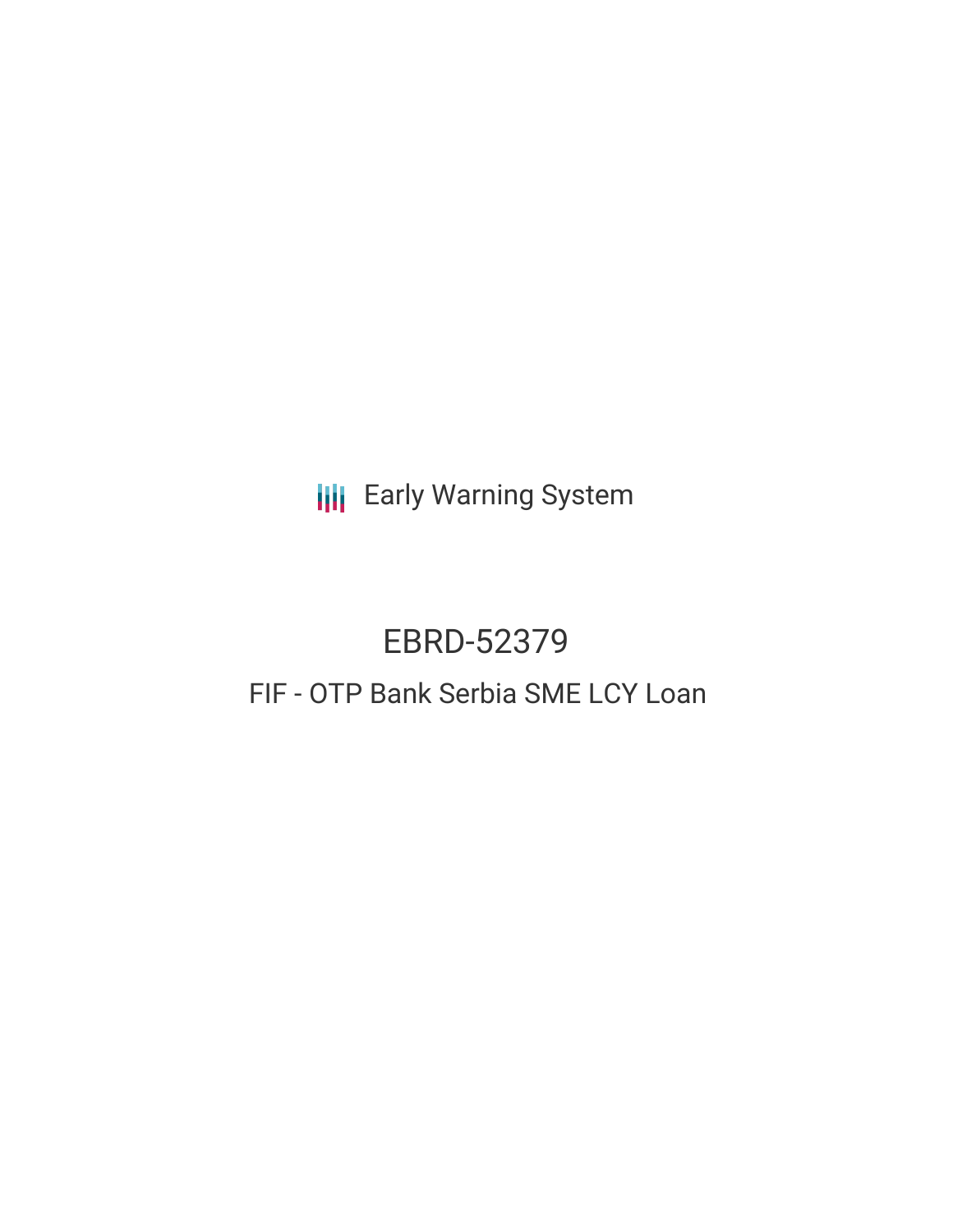

### **Quick Facts**

| <b>Countries</b>              | Serbia                                                  |
|-------------------------------|---------------------------------------------------------|
| <b>Financial Institutions</b> | European Bank for Reconstruction and Development (EBRD) |
| <b>Status</b>                 | Approved                                                |
| <b>Bank Risk Rating</b>       | FI                                                      |
| <b>Voting Date</b>            | 2021-02-09                                              |
| <b>Borrower</b>               | OTP BANKA SRBIJA AD                                     |
| <b>Sectors</b>                | Finance                                                 |
| <b>Investment Type(s)</b>     | Loan                                                    |
| <b>Loan Amount (USD)</b>      | $$23.67$ million                                        |
| <b>Project Cost (USD)</b>     | $$23.67$ million                                        |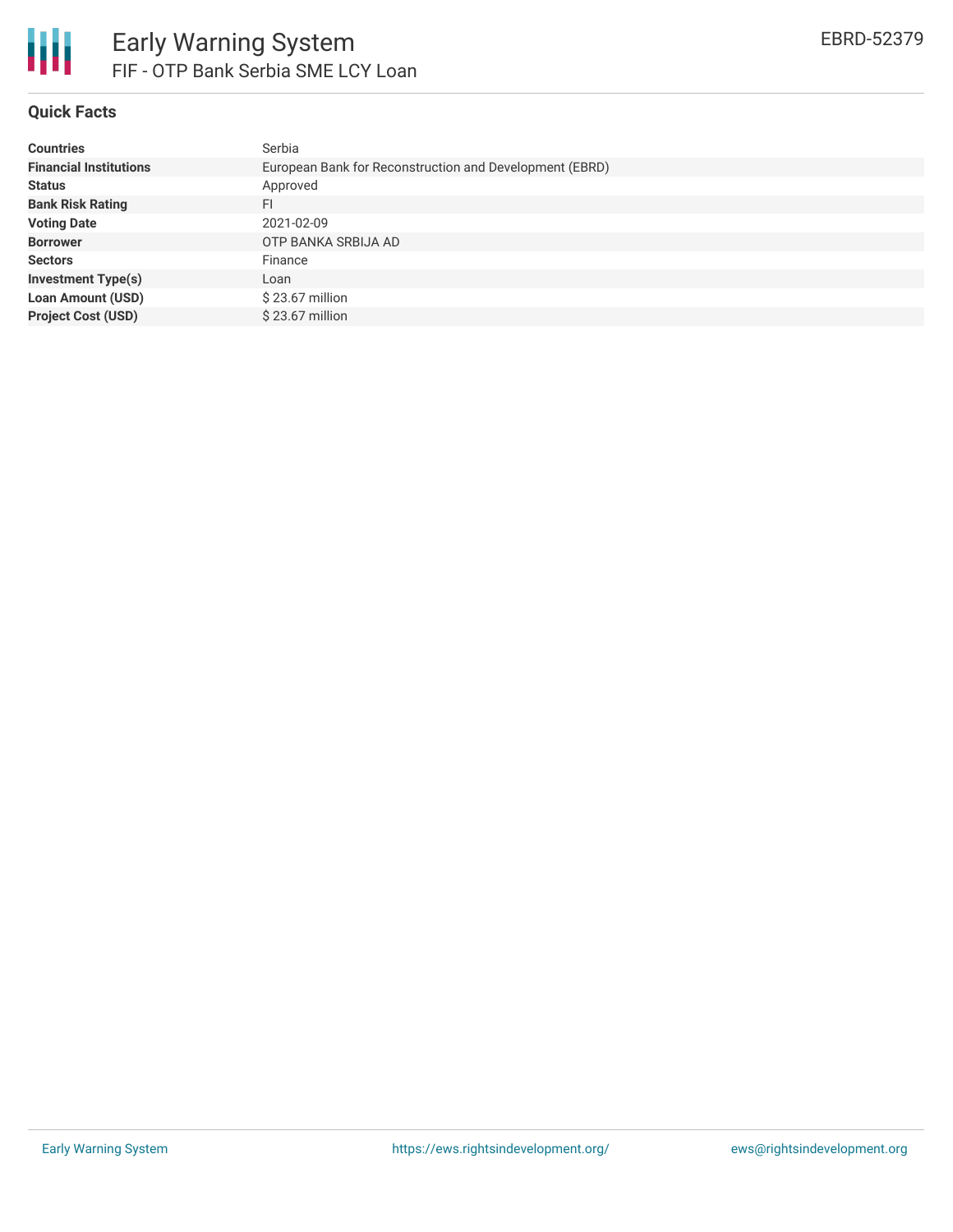

## **Project Description**

FIF - OTP Bank Serbia SME LCY Loan will contribute to the expansion of lending to private businesses through working capital lines and investment loans to SMEs, including enterprises operating in economically less-developed regions of the country. Furthermore, the transaction supports OTP's growth strategy and the diversification of its funding sources.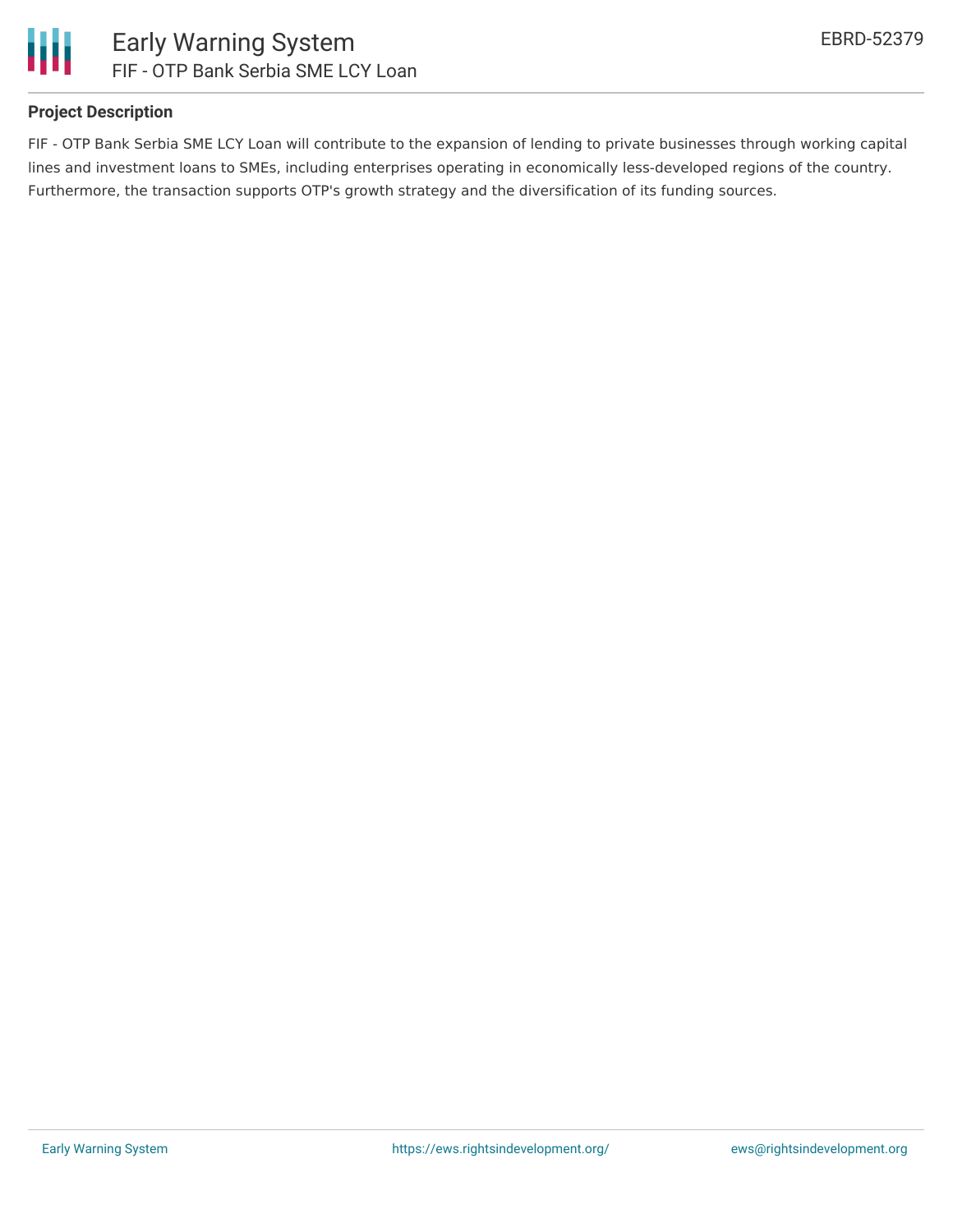

#### **Investment Description**

European Bank for Reconstruction and Development (EBRD)